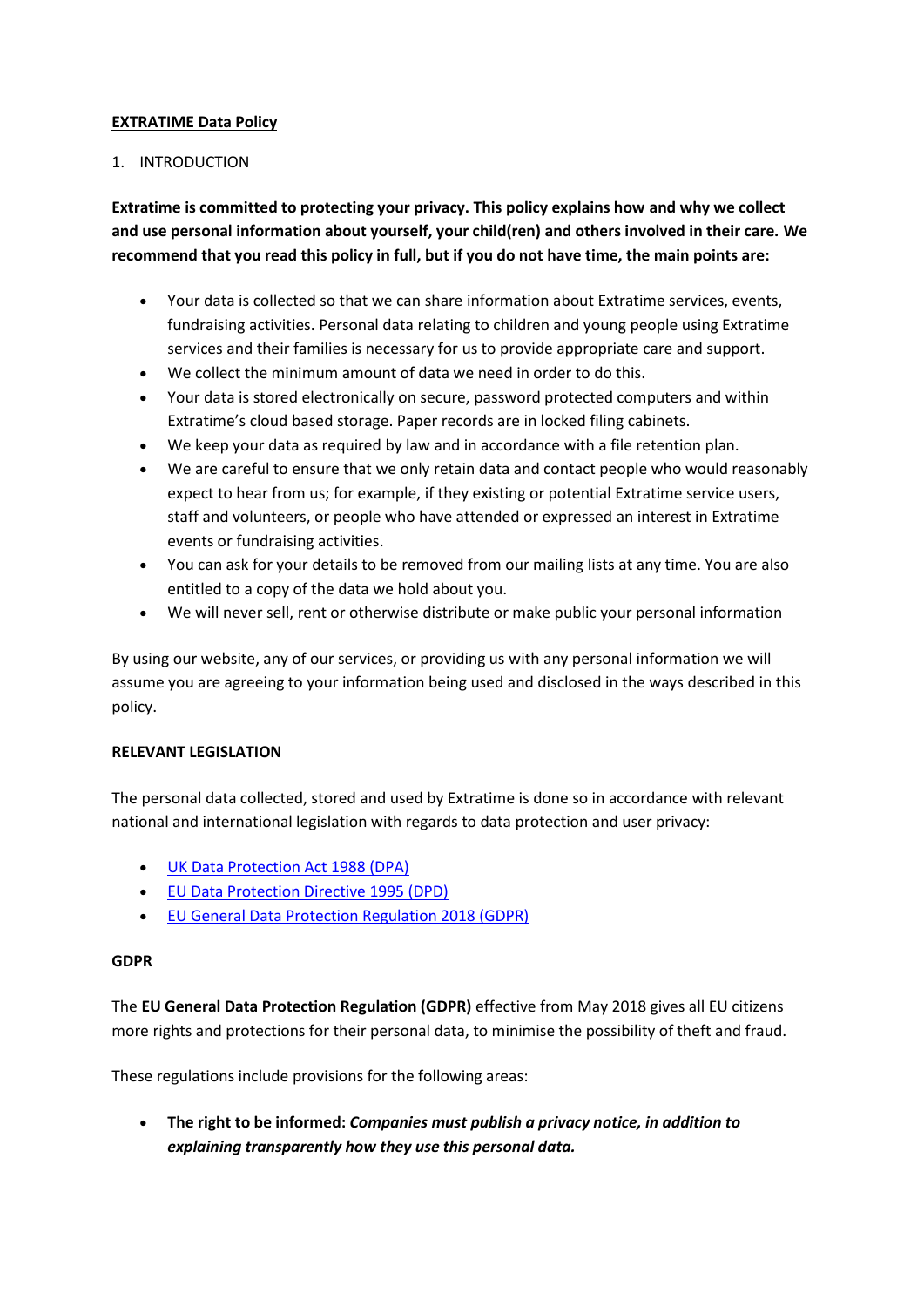- **The right of access:** *Individuals will have the right to demand details of any of their data that a company may hold. This information must be provided within one month of request and there will normally be no charge to the individual.*
- **The right to rectification:** *If a person's data is incorrect or incomplete, he or she has the right to have it corrected. If the company that holds the information has passed any of that information to third parties, the company must inform the third party of the correction and inform the person which third parties have their personal data.*
- **The right to be forgotten:** *A person may request the removal of his or her personal data in specific circumstances.*
- **The right to restrict processing:** *Under certain circumstances, an individual can block the processing of his or her personal data.*
- **The right to data portability:** *A person can access their data for their own use anywhere they prefer.*
- **The right to object:** *A person can object to the use of their personal data for most purposes.*

## **1.0 OUR CORE PRINCIPLES REGARDING USER PRIVACY AND DATA PROTECTION**

- User privacy and data protection are inviolable human rights.
- We have a duty of care to people contained within our data
- Data is a liability: it should only be collected and processed when absolutely necessary
- We will never sell, rent or otherwise distribute or make public your personal information

Extratime also applies the principles of GDPR to the protection of personal data that it holds.

- Data is processed lawfully, fairly and in a transparent manner.
- Data is adequate, relevant and limited to what is necessary in relation to the purposes for which they are collected.
- Data accurate and, where necessary, kept up to date.
- Data is kept in a form which permits identification of data subjects for no longer than is necessary.
- Data is protected in a manner that ensures appropriate security of the personal data.

## **1.2 Definitions**

**'Data Subject'** – an individual who is the subject of personal data.

**'Personal Data'** – information about a living individual (the 'Data Subject') who can be identified from that information.

**'Data'** – information recorded in manual or computerised form. This can include data held partly on computer files and partly on manual files providing that, when these are taken together, the subject of the data can be identified. It can mean data on computers, mobile phones and photo copiers.

**'Relevant Filing System'** – any set of information structured by reference to individuals, or by reference to criteria relating to individuals, in such a way that particular information relating to a particular individual is readily accessible.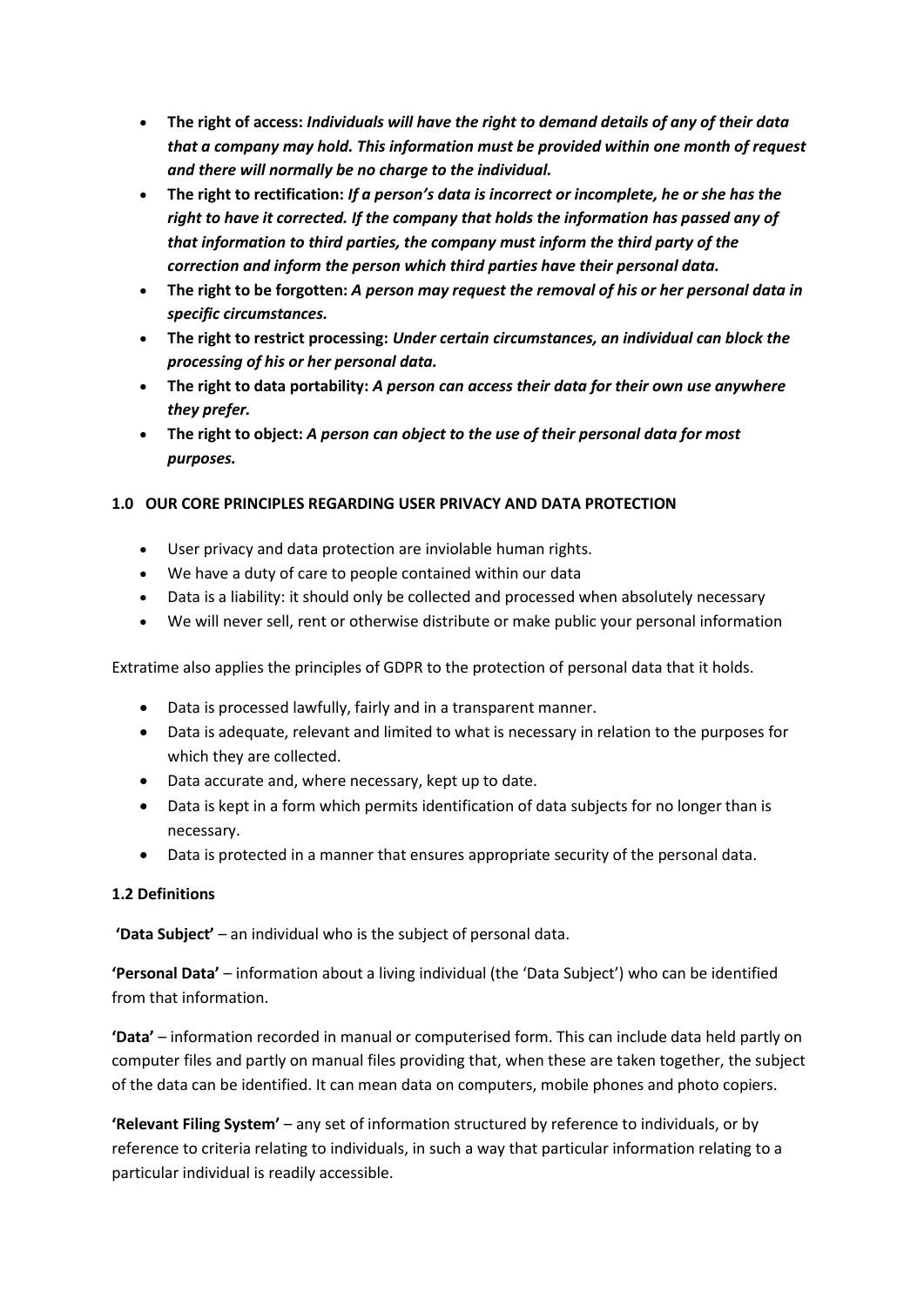**'Sensitive Data'** – amongst other items this can include data regarding subject's racial or ethnic origins, political opinions, religious or other beliefs, trade union membership, physical or mental health, sexual life and the commission or alleged commission of any criminal offences.

**'Data Controller'** – The Act requires the organisation/charity to be appointed as the 'controller' and a person appointed as the nominated Data Protection lead. Extratime is the nominated controller, and the Chief Executive Officer (CEO) is the nominated Data Protection lead. The Chief Executive Officer (CEO) has overall responsibility for a compliance with the Data Protection Act (DPA). The CEO should ensure creation, implementation and annual review of a Data Protection Policy (DPP) and related policies, processes and procedures. Day to day monitoring of the compliance could be delegated to senior managers, trustees, staff and members, but responsibility for information risk remains with the CEO.

## **2. POLICY**

## **2.1 Confidentiality**

Personal data is confidential and will be disclosed only for registered purposes to charity staff and other agents of Extratime when carrying out their work, to others as detailed in the appropriate registration, and to a court under the direction of a court order. Staff whilst aiming to provide appropriate support to children, young people and families, will not offer absolute confidentiality as there may be circumstances as outlined in 5.3 below, when it is impossible to do this.

## **2.2 Design of Computerised and Manual Record Systems**

We must ensure that appropriate security measures are taken against unlawful or unauthorised processing of personal data, and against the accidental loss of, or damage to, personal data.

The Act requires us to put in place procedures and technologies to maintain the security of all personal data from the point of collection to the point of destruction. Personal data may only be transferred to a third party data processor if they have agreed to comply with these procedures and policies, or if adequate measures have been put in place by themselves. Computer and manual record systems and files will be designed to comply with the Data Protection principles, which are as follows:

The information to be contained in personal data shall be obtained, and the personal data shall be processed, fairly and lawfully. Personal data shall be held for specified and lawful purposes only. Personal data shall be accurate and, where necessary, kept up to date. Where there are concerns over the accuracy of data it should not be used. Personal data held for any purpose or purposes shall not be kept for longer than is necessary.

## **Security of Information**

Appropriate security measures shall be taken against unauthorised access to, or alteration, disclosure or destruction of, personal data and against accidental loss or destruction of personal data. Appendix 1 is a guidance sheet on how to protect data stored on equipment.

## **2.3 Registration**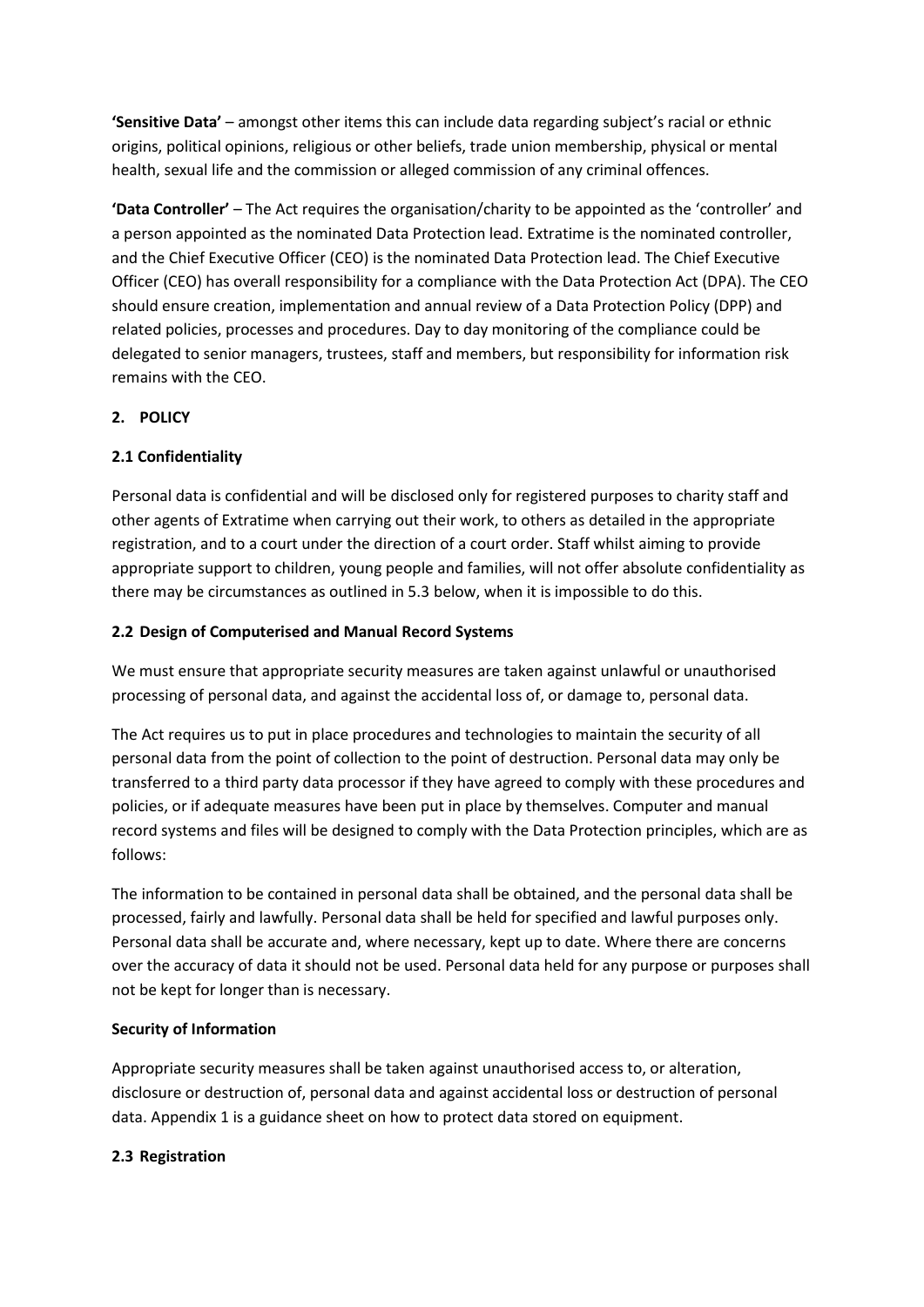It shall be the responsibility of the Data Controller to maintain the register entry of Extratime with the Office of the Information Commissioner (ICO).

Information regarding new systems or files or new uses of existing files shall be provided to the Data Controller in sufficient time to enable amended registration details to be submitted before the new system is brought into use.

# **2.4 Unregistered Personal Data**

Unregistered or inaccurate personal data will not be held. The Data Controller may examine any data to determine the accuracy of registration and staff must co-operate in this process. If unregistered personal data is detected it shall not be processed further until registered or, if it is held for an inappropriate purpose it should be disposed of.

## **2.5 Quality and Currency of Personal Data**

Extratime will hold the minimum data necessary to enable it to perform its business. The data will be deleted once the need to hold it has passed. This stipulation shall, however, be subject to the specific requirements of the CEO, auditors and other bodies who may require data to be held to facilitate the closing or audit of Extratime accounts or the inspection of services.

Every effort will be made through staff induction and training to ensure that data is accurate and upto-date, and that inaccuracies are corrected without unnecessary delay. To this end employees and all data subjects are required to keep Extratime informed of any changes in their personal circumstances, e.g. marital status, address, telephone numbers, next of kin etc.

Personal data shall be processed fairly and lawfully and shall not be processed unless at least one of the following conditions is met:

- a) Data subject's consent is given
- b) It is necessary for the performance of a contract or with a view to entering into a contract
- c) There is compliance with the data controller's legal obligations (but not imposed by contract)
- d) It is in the Data subject's vital interests
- e) It is required for the Administration of justice
- f) It is in the Data Controller's legitimate interests must not prejudice rights and freedoms of the data subject and must inform the data subject at the time of collection the purpose for processing and the legitimate interest it is relying on to process the data
- g) A safeguarding referral is required. Refer to Extratime Safeguarding children and young people policy.

If processing sensitive personal data one of the following conditions also have to be met:

- a. Explicit consent
- b. Data controller's legal right/obligation in connection with employment
- c. To protect vital interests of a data subject (where consent cannot be give/obtained)
- d. Legitimate interests of not for profit organisations
- e. Data subject has already made public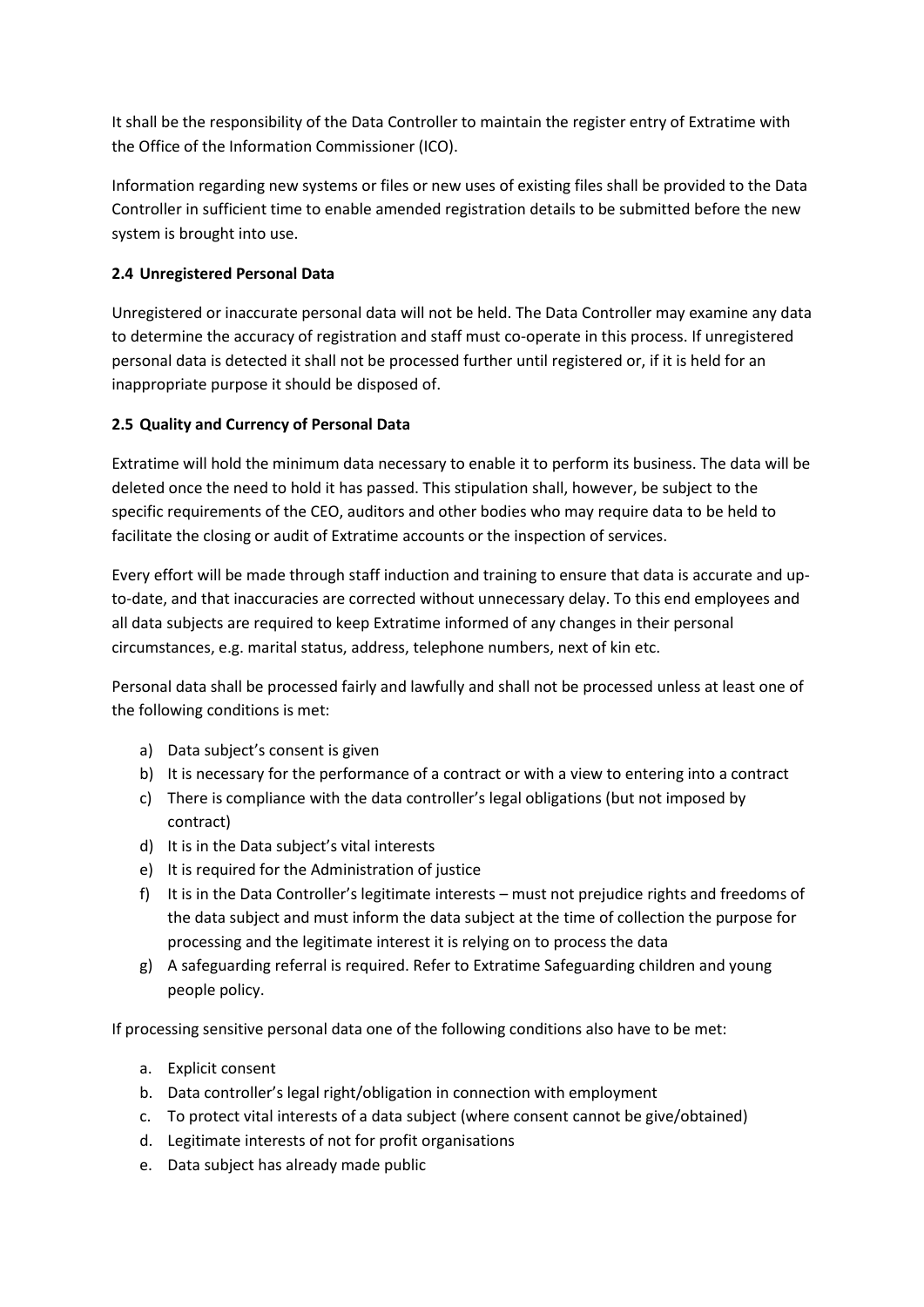- f. Legal proceedings
- g. Administration of justice

## **2.6 Access Rights for Data Subjects**

Extratime will make all reasonable efforts to ensure that data subjects are aware of the data which is kept about them, where it is kept and why it is kept. Extratime will provide access to any individual who requests access to their data in a reasonable manner.

If the information to be provided to a data subject identifies another person in addition to the data subject, the information will not be disclosed unless and until the other person has given written authorisation for the disclosure to be made.

Applicants must supply sufficient information both to confirm their identities, and to locate the data sought. The response to the application will be met as soon as possible and in any case, within one month of the request. The one month period commences when Extratime receives sufficient information to respond to the data subject's request. Where requests are complex or numerous Extratime will be able to extend the response period by a further two months.

Personnel files are available for inspection by staff, upon advance written request and in the presence of the HR Lead or the Chief Executive Officer.

## **2.7 Disclosure of Personal Data**

Extratime may disclose personal data if it is requested for any of the following purposes:

- Safeguarding Children and Vulnerable Adults cases
- The prevention or detection of crime
- The apprehension or prosecution of offenders
- The assessment or collection of any tax or duty

This is at the discretion of the CEO and no employee must take it upon him or herself to disclose personal data in any of the above circumstances, except when instructed to do so by a Court Order which has been validated by the Chief Executive or other member of the Management Committee, or when instructed to do so by a legal representative of Extratime. The only exception to this is where a child, young person is in immediate danger and to withhold information places them at risk. In these circumstances, the employee must use discretion and seek support from the most senior employee available.

## **2.8 Transmitting Data outside of the Organisation**

#### **Receiving data from external third party**

Parent carers give permission for personal information relating to individual children and young people to be collected by Extratime from third parties. This is an important part of Extratime's needs and risk assessment process and ensures we are aware of and able to fully support children and young people in our care.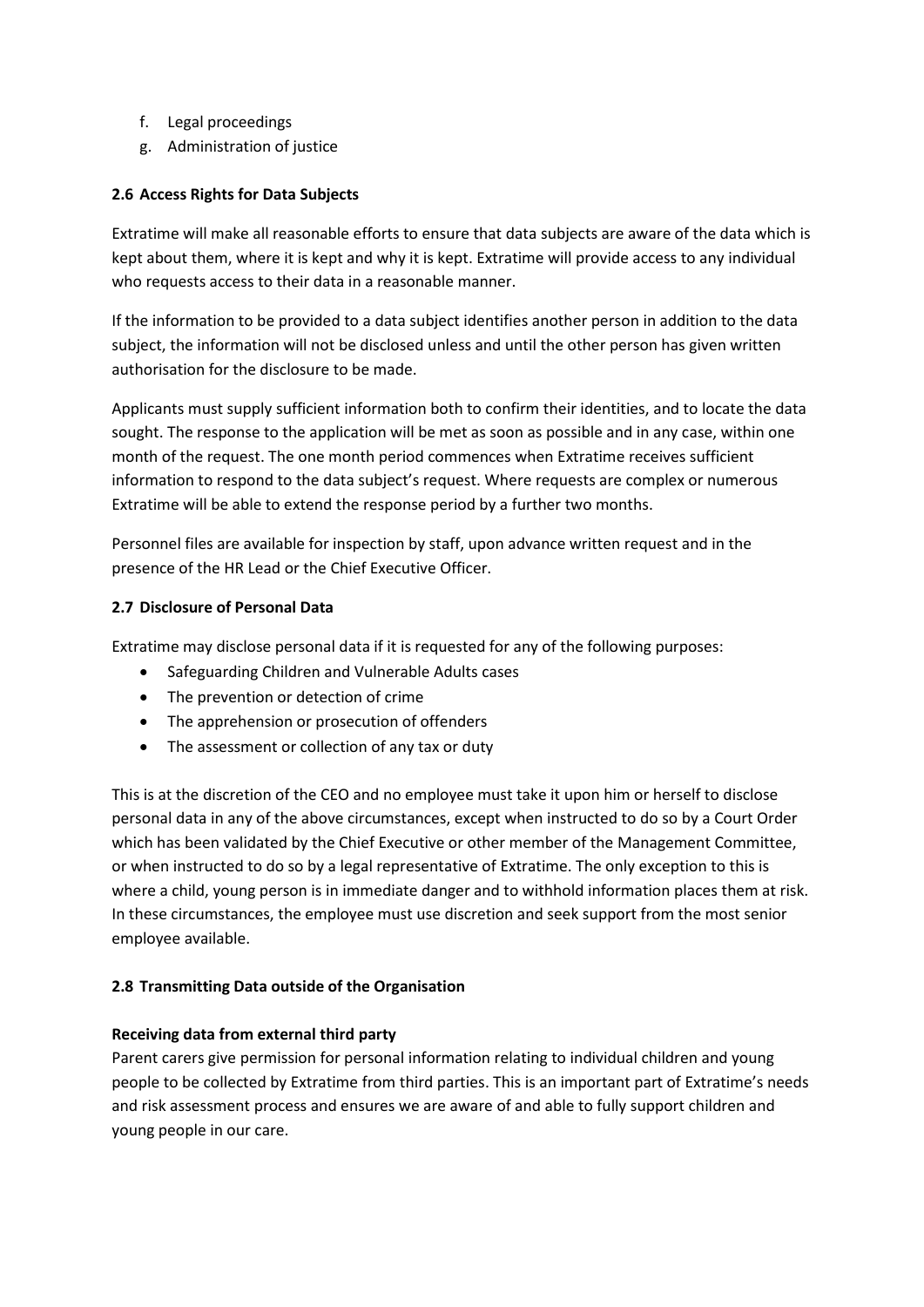#### **Sending data to external third party**

Any requests for personal data from a third party should only be shared with written permission from Extratime CEO or HR Lead. Permission must be requested using the form provided in Appendix 1.

Data may only be sent or received using the following process;

- Third parties include local authorities, schools, colleagues and community and voluntary sector partners.
- Requests for information should include a scanned copy of the parent carer permission section of the booking form
- Be addressed to the appropriate named individual
- Sent by secure email
- Information received must be stored in accordance with Extratime's data sharing, retention and storage policy
- Email must be deleted as soon as it has been saved to the appropriate secure location
- Any physical data must be sent by recorded delivery, by special delivery or by courier in order that it is possible to obtain a receipt to track delivery.

#### **Sharing data within Extratime**

Wherever possible personal data should only be shared using Sharepoint, the shared drive. Memory sticks must not be used to store of share personal data. Where Sharepoint is not available and / or where paper records are shared, security and confidentiality must be considered at all times. Where paper records are transported between the office and venues, they must be taken directly from one venue to another in a private or Extratime vehicle only. They should be stored securely immediately upon arrival.

Wherever possible, paper records must not be taken to external meetings. Instead records should be accessed electronically from Sharepoint or arrangements should be made with the meeting host to share records.

## **3. DATA SUBJECT CONSENT**

Extratime respects peoples' preferences on how they wish to be contacted and what they wish to hear from us about. We only contact people that have actively opted in to hear from us. We will respect these choices until the data subject chooses to opt out.

If the data subject makes a donation to Extratime or attends an event, we may contact them with other opportunities to support or donate – this is in line with the guidelines on legitimate interest. If the data subject requests not to be contacted regarding further opportunities to donate, Extratime will respect these choices.

If a parent/carer registers with Extratime the organisation will be able to send them any information relating to bookings and schemes.

When an individual expresses an interest in becoming an employee of Extratime we will send them information relating to employment opportunities. Once recruited, we will contact staff about employment opportunities and other matters relating to their employment at Extratime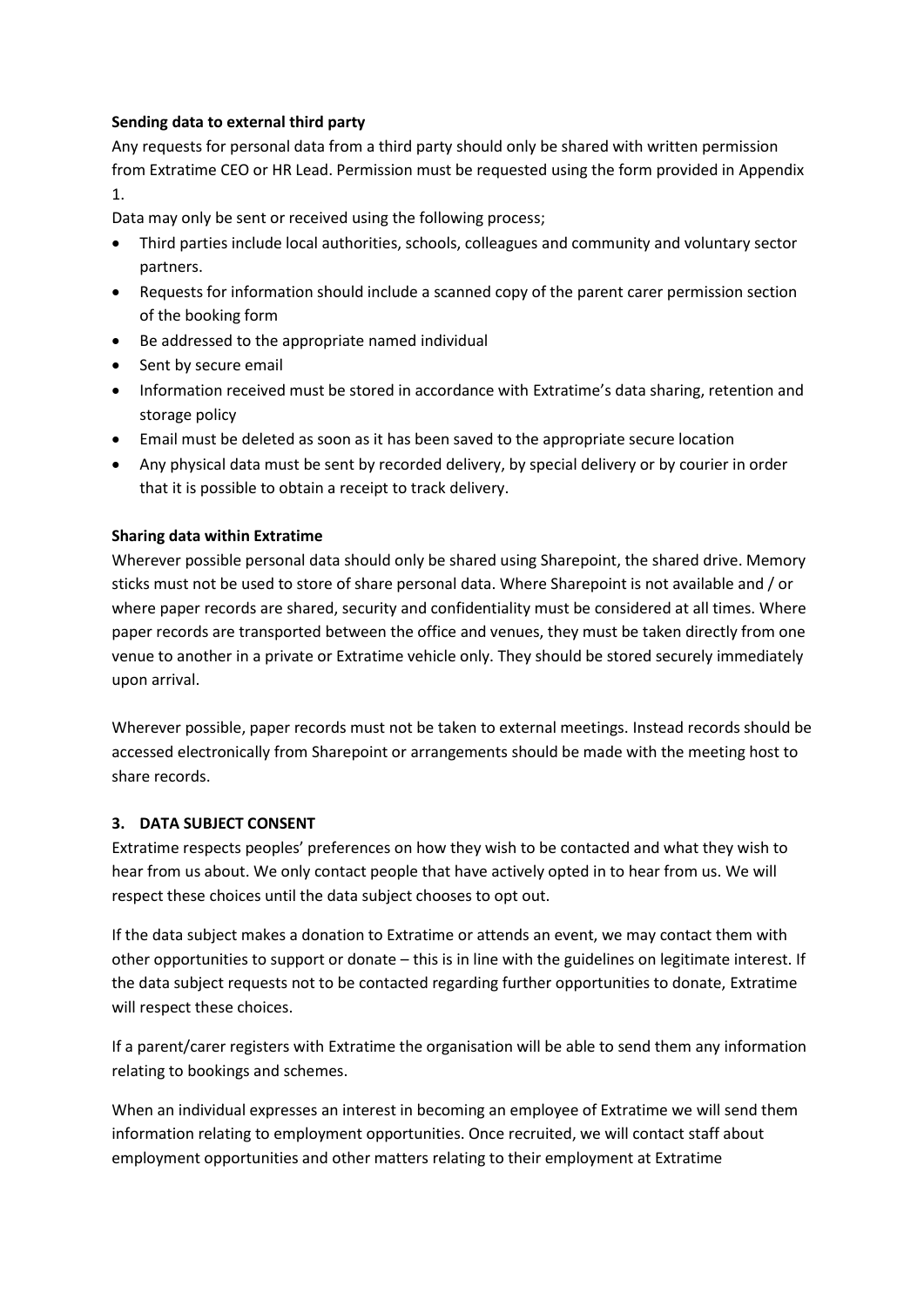#### **4. WHAT TO DO IF DATA IS LOST OR RELEASED**

Appendix 4 is a guidance sheet on how to protect data stored on equipment.

However, a data security breach can happen for a number of reasons:

- Loss or theft of equipment containing data
- Inappropriate access and poor controls or human error
- Hacking or Phishing of blagging offences

In these cases it is important that the organisation should

- Contain the source of the data loss and seek to recover any lost data
- Access the data loss and consider the on-going risk
- Notify the Information Commissioner's Office, other regulators and the data subject within 72 hours of a breach. The data subject does not need to be informed if the breach is unlikely to result in a risk to the data subject. High risk is typically measured as the likelihood fraud will be committed with the leaked information or that publication of the data could cause the data subject extreme distress or embarrassment.
- Evaluate the loss and consider how it can be prevented from re-occurring
- All data losses whether actual or suspected of both electronic and /or paper based information should be immediately reported to the CEO. (The nominated Data Protection Lead.)

**See Appendix 5** for the steps to follow in the event of a breach or if you suspect a breach may have happened.

#### **5. POLICY & DATA TRAINING REVIEW**

This policy will be reviewed annually, to take account of changing legislation, organisational needs and trends in best practice. Employees and volunteers will receive raining on a regular basis on the importance of Data Protection, and is included in the Safeguarding training for all employees. Changes to this policy will be informed to employees as soon as possible and certainly no later than our weeks after effect. This is of importance as indefinite retention is unsustainable and legislative changes need to be reflected in the policy.

## **6. DATA COLLECTION, STORAGE AND RETENTION**

Please see separate Data collection, storage and retention policy for full details on how Extratime collets, uses, stores and how long it keeps personal data.

#### **7. DATA DESTRUCTION**

Information held for longer than is necessary carries additional risk and cost. Records and information should only be retained for legitimate business use. Under the DPA 1998, personal data processed by Extratime should not be retained for longer than is necessary for its lawful purpose.

Data reaching its retention period should be reviewed on a regular basis, preferably each quarter and then signed off for destruction by the CEO who will ensure that the destruction request is in line with the retention period required by the relevant class of data.